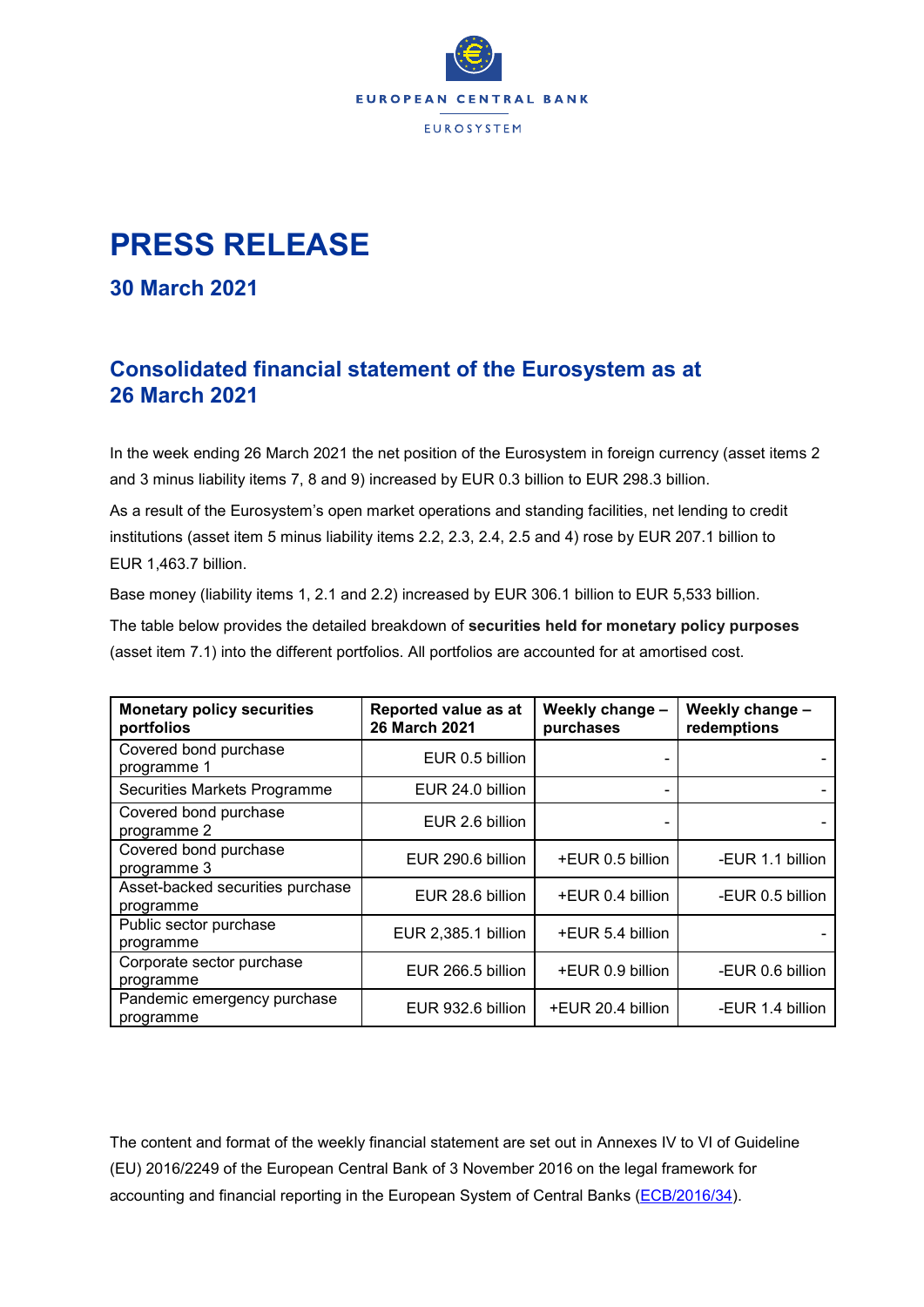**PRESS RELEASE / 30 March 2021 Consolidated financial statement of the Eurosystem as at 26 March 2021**

**European Central Bank** Directorate General Communications, Global Media Relations Division Sonnemannstrasse 20, 60314 Frankfurt am Main, Germany Tel.: +49 69 1344 7455, Email: media@ecb.europa.eu, Website: www.ecb.europa.eu